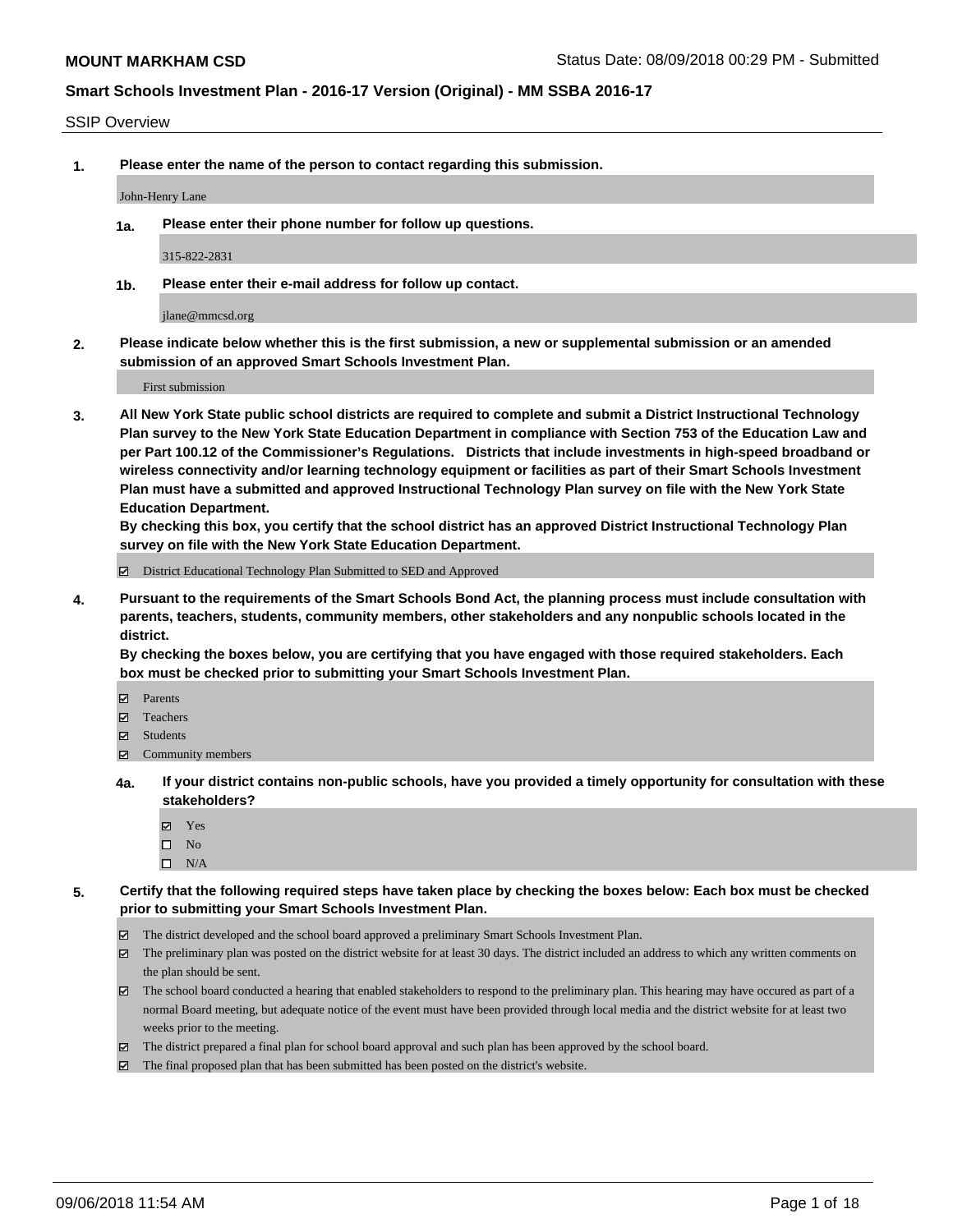SSIP Overview

**5a. Please upload the proposed Smart Schools Investment Plan (SSIP) that was posted on the district's website, along with any supporting materials. Note that this should be different than your recently submitted Educational Technology Survey. The Final SSIP, as approved by the School Board, should also be posted on the website and remain there during the course of the projects contained therein.**

MM Smart School Investment Plan July 2016.pdf

**5b. Enter the webpage address where the final Smart Schools Investment Plan is posted. The Plan should remain posted for the life of the included projects.**

www.mmcsd.org

**6. Please enter an estimate of the total number of students and staff that will benefit from this Smart Schools Investment Plan based on the cumulative projects submitted to date.**

1,300

**7. An LEA/School District may partner with one or more other LEA/School Districts to form a consortium to pool Smart Schools Bond Act funds for a project that meets all other Smart School Bond Act requirements. Each school district participating in the consortium will need to file an approved Smart Schools Investment Plan for the project and submit a signed Memorandum of Understanding that sets forth the details of the consortium including the roles of each respective district.**

 $\Box$  The district plans to participate in a consortium to partner with other school district(s) to implement a Smart Schools project.

### **8. Please enter the name and 6-digit SED Code for each LEA/School District participating in the Consortium.**

| Partner LEA/District | <b>ISED BEDS Code</b> |
|----------------------|-----------------------|
| (No Response)        | (No Response)         |

### **9. Please upload a signed Memorandum of Understanding with all of the participating Consortium partners.**

(No Response)

**10. Your district's Smart Schools Bond Act Allocation is:**

\$1,478,088

**11. Enter the budget sub-allocations by category that you are submitting for approval at this time. If you are not budgeting SSBA funds for a category, please enter 0 (zero.) If the value entered is \$0, you will not be required to complete that survey question.**

|                                       | Sub-           |
|---------------------------------------|----------------|
|                                       | Allocations    |
| <b>School Connectivity</b>            | 475,560        |
| Connectivity Projects for Communities | $\overline{0}$ |
| <b>Classroom Technology</b>           | 515,000        |
| Pre-Kindergarten Classrooms           | $\mathbf 0$    |
| Replace Transportable Classrooms      | 0              |
| High-Tech Security Features           | 297,490        |
| Totals:                               | 1,288,050      |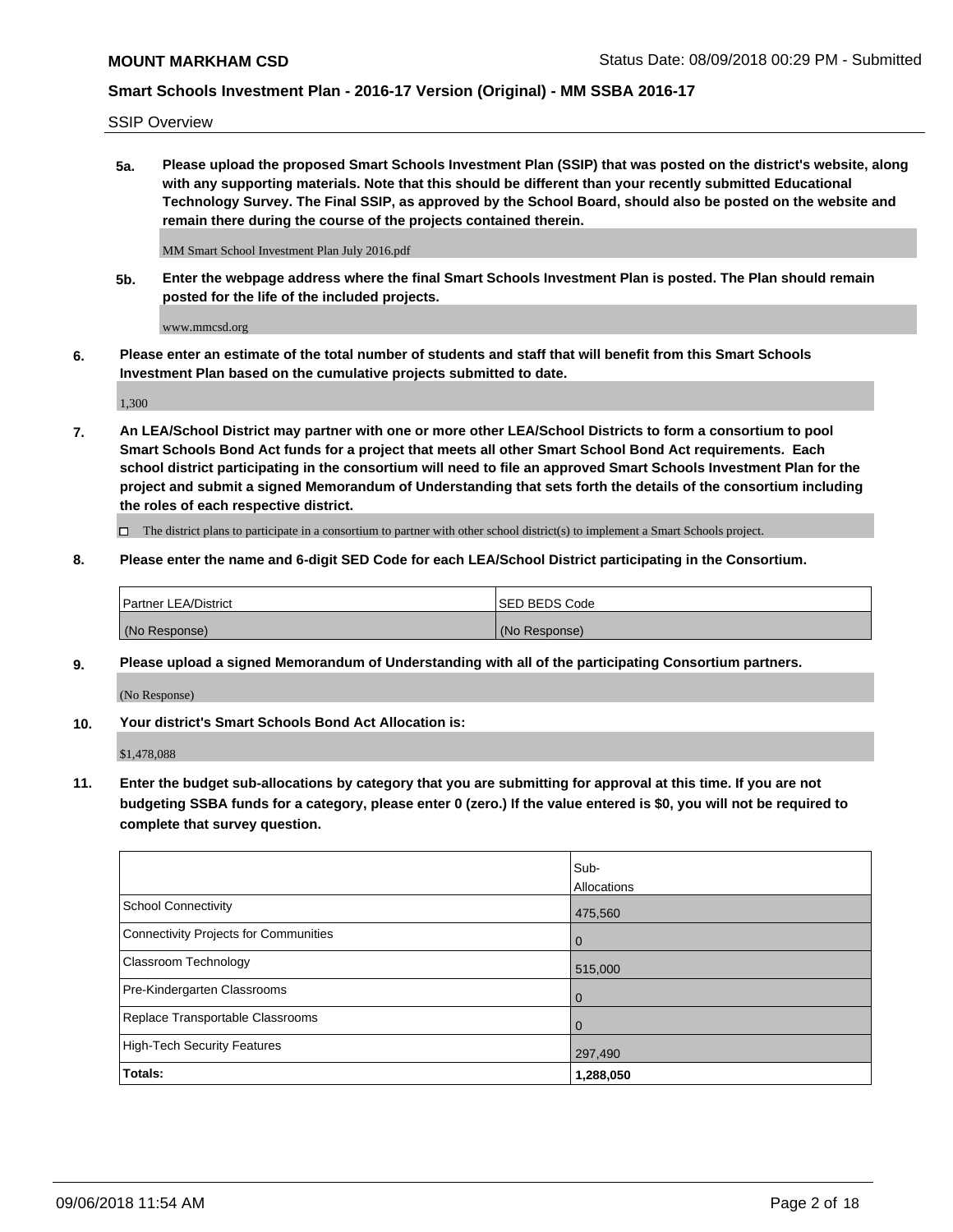School Connectivity

- **1. In order for students and faculty to receive the maximum benefit from the technology made available under the Smart Schools Bond Act, their school buildings must possess sufficient connectivity infrastructure to ensure that devices can be used during the school day. Smart Schools Investment Plans must demonstrate that:**
	- **• sufficient infrastructure that meets the Federal Communications Commission's 100 Mbps per 1,000 students standard currently exists in the buildings where new devices will be deployed, or**
	- **• is a planned use of a portion of Smart Schools Bond Act funds, or**
	- **• is under development through another funding source.**

**Smart Schools Bond Act funds used for technology infrastructure or classroom technology investments must increase the number of school buildings that meet or exceed the minimum speed standard of 100 Mbps per 1,000 students and staff within 12 months. This standard may be met on either a contracted 24/7 firm service or a "burstable" capability. If the standard is met under the burstable criteria, it must be:**

**1. Specifically codified in a service contract with a provider, and**

**2. Guaranteed to be available to all students and devices as needed, particularly during periods of high demand, such as computer-based testing (CBT) periods.**

## **Please describe how your district already meets or is planning to meet this standard within 12 months of plan submission.**

The district currently has a 1GB incoming line, as provided through our contract agreement with the Mohawk Regional Information Center and Time Warner. Thus, according to the speed calculator, we do not require a waiver.

- **1a. If a district believes that it will be impossible to meet this standard within 12 months, it may apply for a waiver of this requirement, as described on the Smart Schools website. The waiver must be filed and approved by SED prior to submitting this survey.**
	- $\Box$  By checking this box, you are certifying that the school district has an approved waiver of this requirement on file with the New York State Education Department.

### **2. Connectivity Speed Calculator (Required)**

|                         | Number of<br><b>Students</b> | Multiply by<br>100 Kbps | Divide by 1000 Current Speed<br>to Convert to<br>Required<br>Speed in Mb | lin Mb | Expected<br>Speed to be<br>Attained Within   Required<br>12 Months | <b>Expected Date</b><br>When<br>Speed Will be<br>Met |
|-------------------------|------------------------------|-------------------------|--------------------------------------------------------------------------|--------|--------------------------------------------------------------------|------------------------------------------------------|
| <b>Calculated Speed</b> | 1.100                        | 110,000                 | 110                                                                      | 1000   | (No<br>Response)                                                   | (No<br>Response)                                     |

## **3. Describe how you intend to use Smart Schools Bond Act funds for high-speed broadband and/or wireless connectivity projects in school buildings.**

The strength of our plan is only as strong as the network upon which the plan is built. A significant portion of the plan focuses on new network wiring, new wifi access points, switches and servers. While the speed of our network is strong, these upgrades will accommodate more student and teacher devices and allow new devices to work at their intended speed.

Most of the infrastructure work will be completed in phases I and II of the plan. Upgrades in the network will allow more students, including students with special needs, ELL students, as well as at risk students and non- traditional learners (adult education programs), to use devices intended to engage in standards based learning, support teacher use of differentiated instruction, and support Response to Intervention (RTI) and Academic Intervention Service (AIS) responses. Network upgrades will also facilitate differentiated instruction as additional resources will be introduced into the classroom via the internet or instructional devices that seek to address gaps between students learning levels.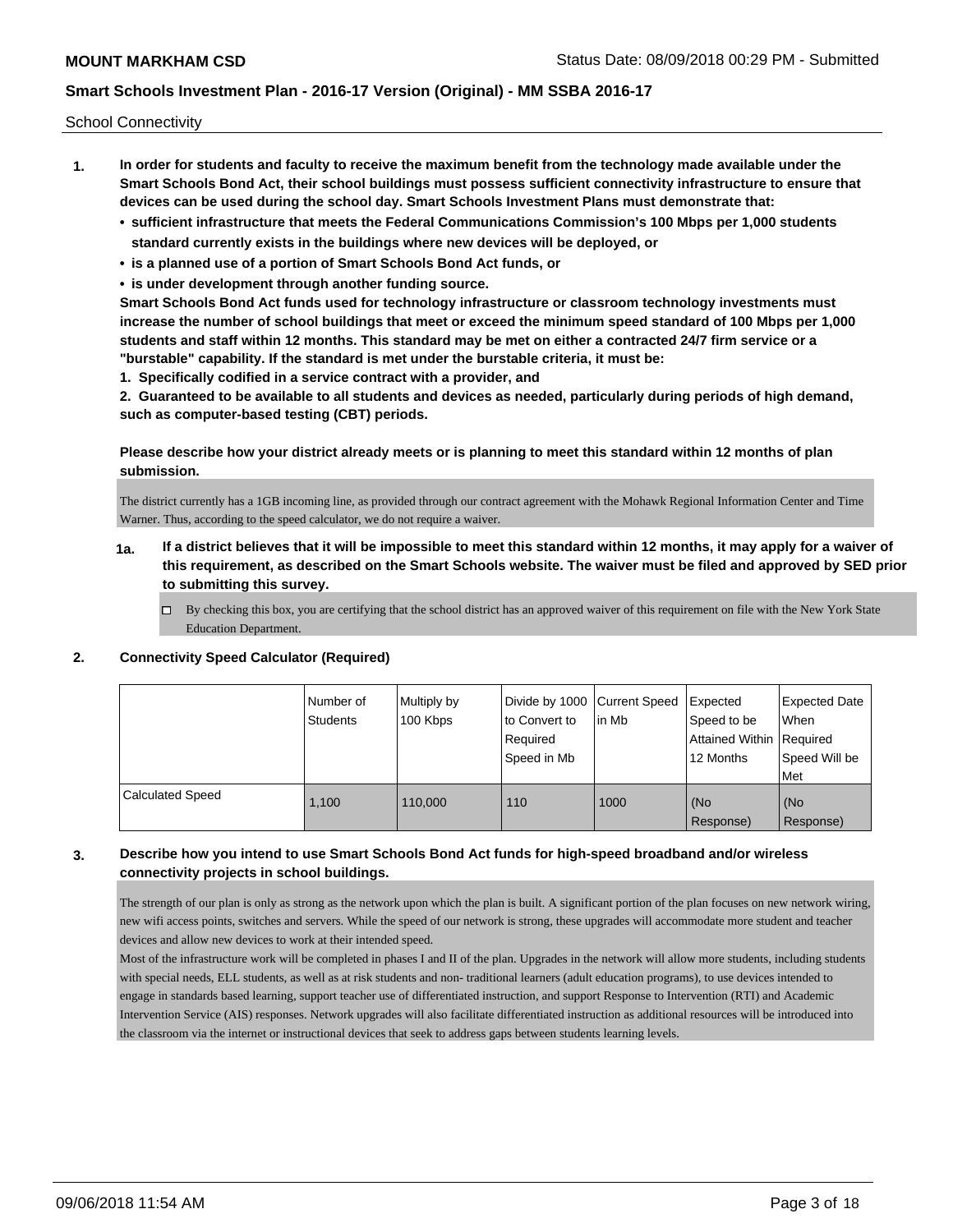School Connectivity

**4. Describe the linkage between the district's District Instructional Technology Plan and the proposed projects. (There should be a link between your response to this question and your response to Question 1 in Part E. Curriculum and Instruction "What are the district's plans to use digital connectivity and technology to improve teaching and learning?)**

Mount Markham CSD plans to use digital connectivity and technology to create, develop and expand the skill sets of both teachers and students. Our investment in school connectivity will expand our ability to support classroom instruction in every content area with instructional technology tools. iIn addition, the investment in school connectivity supports district and classroom efforts to differentiate instruction using technology tools and online resources and internet based applications.

Strengthening our network, via additional access points, updating older access points, new switches and servers will support the instructional program by providing teachers and administrators with more access opportunities as well as the ability to add the use of iPads, Chromebooks, laptops, and PC's to support instruction and professional development.

We will continue to provide staff with a variety of professional development opportunities to expand their technology integration literacy. Examples will include Google Apps for Education, Lego Robotics, 3D Printing, Digital Citizenship, and more. This will encourage and empower our teachers to leverage the available technology in a way that best supports their instruction and the learning of our students.

Investments in school connectivity will support more access points and more devices being able to access the network. The investments outlined in school connectivity will strengthen our internal network and support future expansion.

Some of the ways that the school connectivity investment will support curriculum and instruction include:

1. Teachers will receive training on how to integrate Google Apps for Education to support their instruction; increased school connectivity will allow us to have each teacher use an iPad, Chromebook or PC to access the internet to receive this training; in turn, increased access points will allow classroom teachers to share access to Google Apps with their students;

2. Increased bandwidth will allow us to integrate digital printers into several areas of the curriculum. Improved school connectivity will allow digital printers to support technology class in our middle school as well as our Design, Drawing and Production classes in the high school.

3. The opportunity for classroom teachers to have expanded wifi access in their classrooms throughout our campus provides the district with the opportunity to promote and educate our students regarding their role as digital citizens. An important function of this learning will focus upon safe access and sharing as well as identifying credible sources of information.

**5. If the district wishes to have students and staff access the Internet from wireless devices within the school building, or in close proximity to it, it must first ensure that it has a robust Wi-Fi network in place that has sufficient bandwidth to meet user demand.**

#### **Please describe how you have quantified this demand and how you plan to meet this demand.**

The district continues to work with the Mohawk Regional Information Center, as well as an outside consulting firm, to make sure that we are building out a robust wireless network to support additional devices. A current capital project includes the running of new data lines for the future installation of additional access points, which will be purchased through the SSBA. We're also factoring in the addition of network upgrades, both to network switches and data closet capacity.

**6. As indicated on Page 5 of the guidance, the Office of Facilities Planning will have to conduct a preliminary review of all capital projects, including connectivity projects.**

**Please indicate on a separate row each project number given to you by the Office of Facilities Planning.**

| Project Number |  |
|----------------|--|
| 7-999-002      |  |
| 7-999-BA1      |  |

**7. Certain high-tech security and connectivity infrastructure projects may be eligible for an expedited review process as determined by the Office of Facilities Planning.**

**Was your project deemed eligible for streamlined review?**

No

**8. Include the name and license number of the architect or engineer of record.**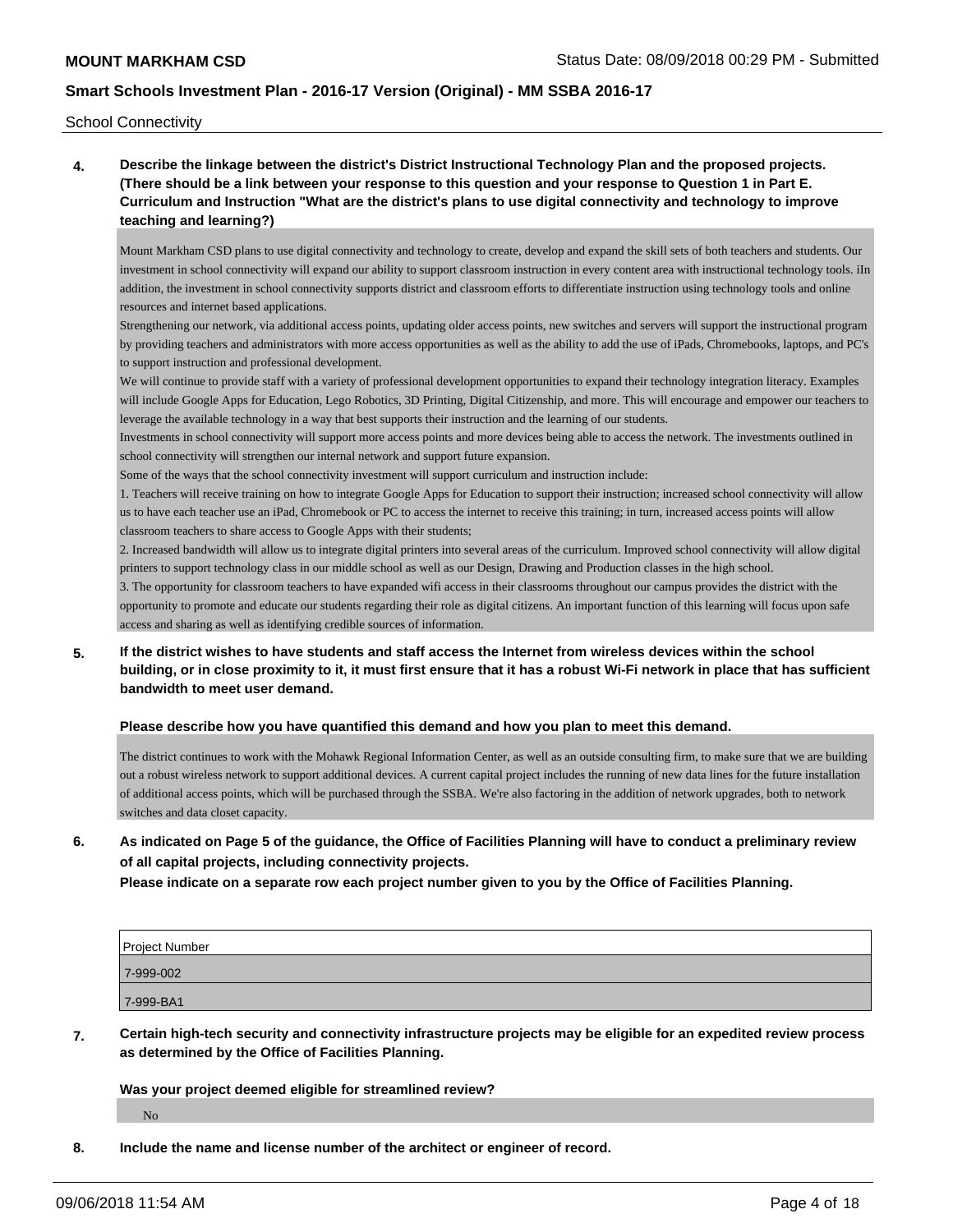School Connectivity

| Name          | License Number |
|---------------|----------------|
| James R. King | 15925          |

## **9. If you are submitting an allocation for School Connectivity complete this table.**

**Note that the calculated Total at the bottom of the table must equal the Total allocation for this category that you entered in the SSIP Overview overall budget.** 

|                                            | Sub-          |
|--------------------------------------------|---------------|
|                                            | Allocation    |
| Network/Access Costs                       | 402,060       |
| <b>Outside Plant Costs</b>                 | $\mathbf 0$   |
| School Internal Connections and Components | 72,000        |
| Professional Services                      | $\mathbf 0$   |
| Testing                                    | 1,500         |
| <b>Other Upfront Costs</b>                 | $\mathbf 0$   |
| <b>Other Costs</b>                         | (No Response) |
| Totals:                                    | 475,560       |

**10. Please detail the type, quantity, per unit cost and total cost of the eligible items under each sub-category. This is especially important for any expenditures listed under the "Other" category. All expenditures must be eligible for tax-exempt financing to be reimbursed through the SSBA. Sufficient detail must be provided so that we can verify this is the case. If you have any questions, please contact us directly through smartschools@nysed.gov. NOTE: Wireless Access Points should be included in this category, not under Classroom Educational Technology, except those that will be loaned/purchased for nonpublic schools.**

| Select the allowable expenditure<br>type.<br>Repeat to add another item under<br>each type. | Item to be purchased                                                                                          | Quantity | Cost per Item | <b>Total Cost</b> |
|---------------------------------------------------------------------------------------------|---------------------------------------------------------------------------------------------------------------|----------|---------------|-------------------|
| <b>Connections/Components</b>                                                               | Fiber Capacity/Network Upgrades at<br>Each Building's main network closet<br>(Elem, MS, HS)                   | 3        | 9,000         | 27,000            |
| <b>Network/Access Costs</b>                                                                 | Wifi Access Points                                                                                            | 110      | 700           | 77,000            |
| Network/Access Costs                                                                        | <b>Network Electronics-switches</b>                                                                           | 40       | 5,000         | 200,000           |
| <b>Connections/Components</b>                                                               | Telecom Closets: Secure room with<br>ventilated room for switches, patch<br>panels, UPS systems.              | 3        | 15,000        | 45,000            |
| Network/Access Costs                                                                        | UPS Systems for Backup Power in<br>each building (Elementary, Middle<br>School, High School)                  | 3        | 25.686        | 77.060            |
| Network/Access Costs                                                                        | Climate control upgrades for main<br>district network operation center:<br>Cooling, ventilation, backup power |          | 48,000        | 48,000            |
| Testing                                                                                     | network connectivity testing                                                                                  |          | 1,500         | 1,500             |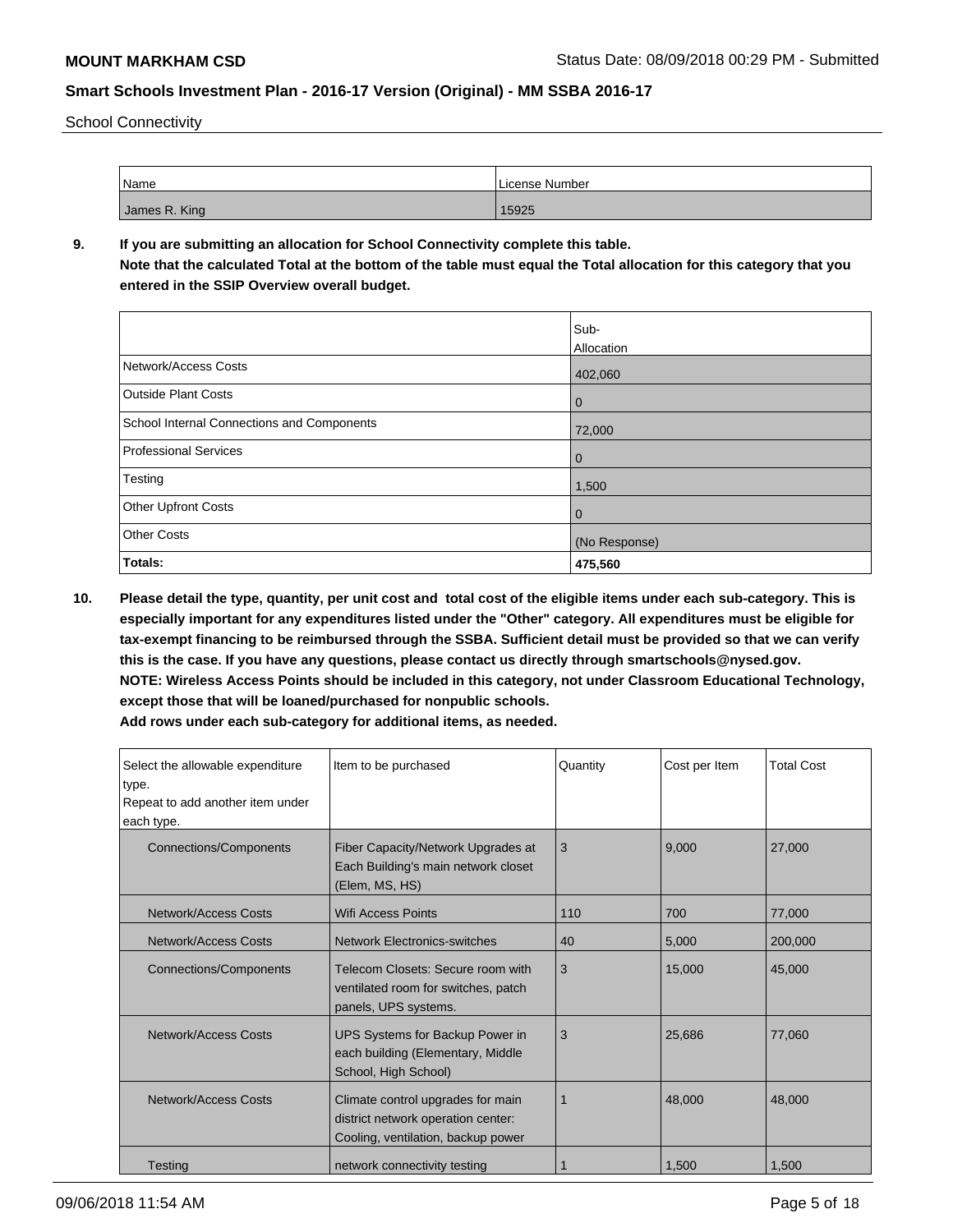Community Connectivity (Broadband and Wireless)

**1. Describe how you intend to use Smart Schools Bond Act funds for high-speed broadband and/or wireless connectivity projects in the community.**

(No Response)

**2. Please describe how the proposed project(s) will promote student achievement and increase student and/or staff access to the Internet in a manner that enhances student learning and/or instruction outside of the school day and/or school building.**

(No Response)

**3. Community connectivity projects must comply with all the necessary local building codes and regulations (building and related permits are not required prior to plan submission).**

 $\Box$  I certify that we will comply with all the necessary local building codes and regulations.

**4. Please describe the physical location of the proposed investment.**

(No Response)

**5. Please provide the initial list of partners participating in the Community Connectivity Broadband Project, along with their Federal Tax Identification (Employer Identification) number.**

| <b>Project Partners</b> | Federal ID#   |
|-------------------------|---------------|
| (No Response)           | (No Response) |

**6. If you are submitting an allocation for Community Connectivity, complete this table.**

**Note that the calculated Total at the bottom of the table must equal the Total allocation for this category that you entered in the SSIP Overview overall budget.**

|                                    | Sub-Allocation |
|------------------------------------|----------------|
| Network/Access Costs               | (No Response)  |
| <b>Outside Plant Costs</b>         | (No Response)  |
| <b>Tower Costs</b>                 | (No Response)  |
| <b>Customer Premises Equipment</b> | (No Response)  |
| <b>Professional Services</b>       | (No Response)  |
| Testing                            | (No Response)  |
| <b>Other Upfront Costs</b>         | (No Response)  |
| <b>Other Costs</b>                 | (No Response)  |
| Totals:                            | 0              |

**7. Please detail the type, quantity, per unit cost and total cost of the eligible items under each sub-category. This is especially important for any expenditures listed under the "Other" category. All expenditures must be capital-bond eligible to be reimbursed through the SSBA. If you have any questions, please contact us directly through smartschools@nysed.gov.**

| Select the allowable expenditure | Item to be purchased | Quantity      | Cost per Item | <b>Total Cost</b> |
|----------------------------------|----------------------|---------------|---------------|-------------------|
| type.                            |                      |               |               |                   |
| Repeat to add another item under |                      |               |               |                   |
| each type.                       |                      |               |               |                   |
| (No Response)                    | (No Response)        | (No Response) | (No Response) | (No Response)     |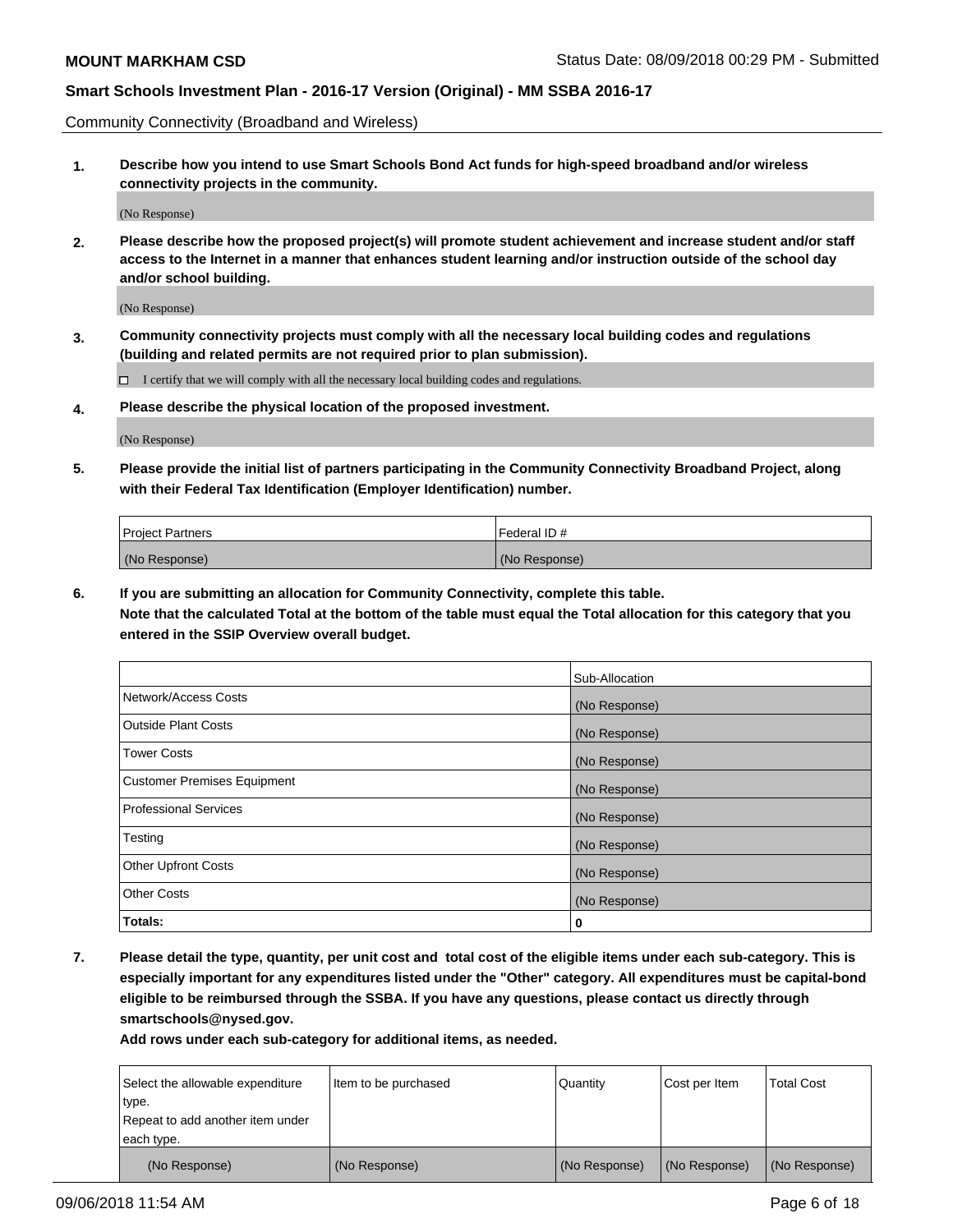Community Connectivity (Broadband and Wireless)

| Select the allowable expenditure | Item to be purchased | Quantity      | Cost per Item | <b>Total Cost</b> |
|----------------------------------|----------------------|---------------|---------------|-------------------|
| type.                            |                      |               |               |                   |
| Repeat to add another item under |                      |               |               |                   |
| each type.                       |                      |               |               |                   |
| (No Response)                    | (No Response)        | (No Response) | (No Response) | (No Response)     |
| (No Response)                    | (No Response)        | (No Response) | (No Response) | (No Response)     |
| (No Response)                    | (No Response)        | (No Response) | (No Response) | (No Response)     |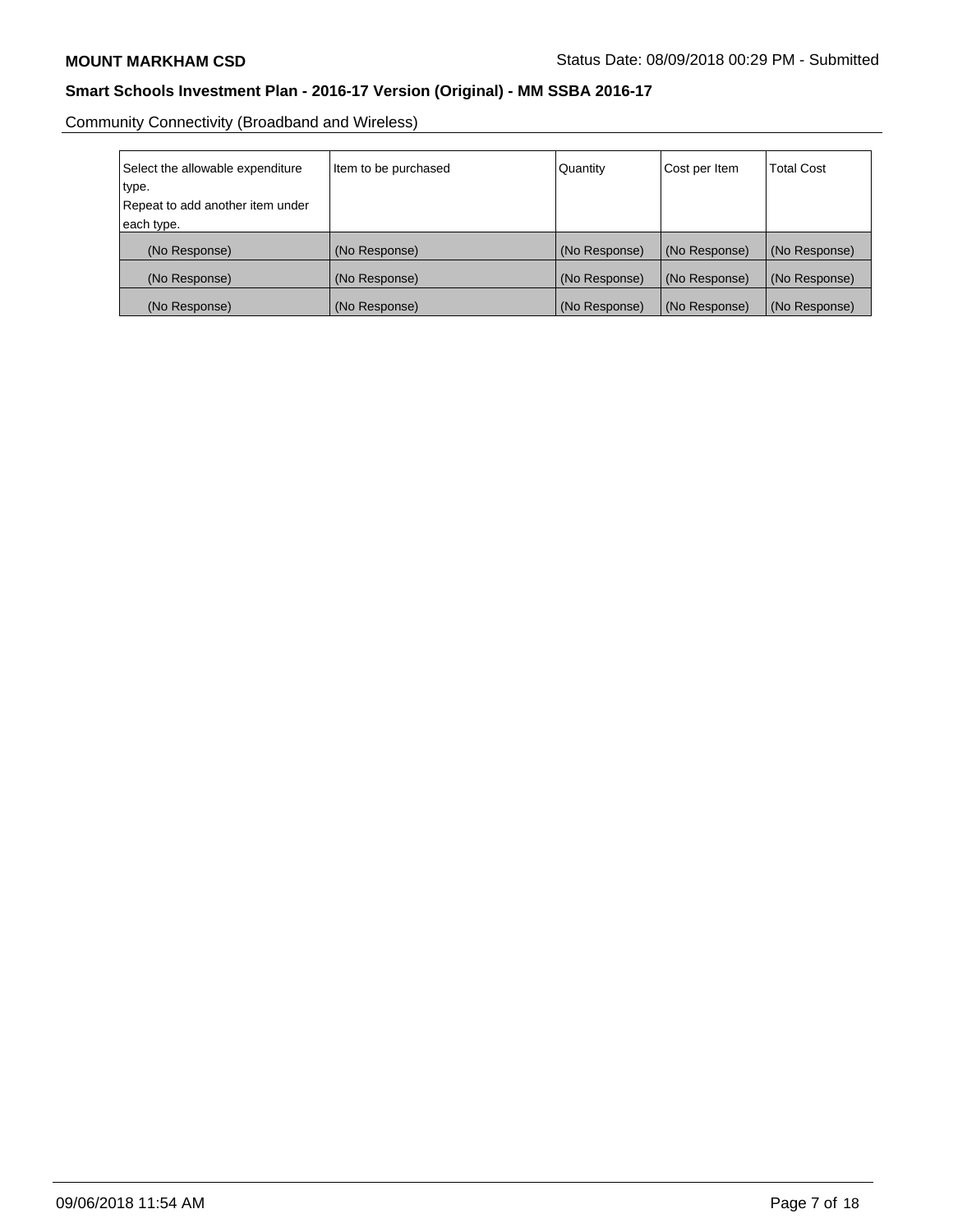### Classroom Learning Technology

**1. In order for students and faculty to receive the maximum benefit from the technology made available under the Smart Schools Bond Act, their school buildings must possess sufficient connectivity infrastructure to ensure that devices can be used during the school day. Smart Schools Investment Plans must demonstrate that sufficient infrastructure that meets the Federal Communications Commission's 100 Mbps per 1,000 students standard currently exists in the buildings where new devices will be deployed, or is a planned use of a portion of Smart Schools Bond Act funds, or is under development through another funding source. Smart Schools Bond Act funds used for technology infrastructure or classroom technology investments must increase the number of school buildings that meet or exceed the minimum speed standard of 100 Mbps per 1,000 students and staff within 12 months. This standard may be met on either a contracted 24/7 firm service or a**

- **"burstable" capability. If the standard is met under the burstable criteria, it must be:**
- **1. Specifically codified in a service contract with a provider, and**

**2. Guaranteed to be available to all students and devices as needed, particularly during periods of high demand, such as computer-based testing (CBT) periods.**

**Please describe how your district already meets or is planning to meet this standard within 12 months of plan submission.**

The district currently has a 1GB incoming line, as provided through our contract agreement with the Mohawk Regional Information Center and Time Warner.

- **1a. If a district believes that it will be impossible to meet this standard within 12 months, it may apply for a waiver of this requirement, as described on the Smart Schools website. The waiver must be filed and approved by SED prior to submitting this survey.**
	- By checking this box, you are certifying that the school district has an approved waiver of this requirement on file with the New York State Education Department.

### **2. Connectivity Speed Calculator (Required)**

|                         | l Number of<br>Students | Multiply by<br>100 Kbps | Divide by 1000   Current Speed<br>to Convert to<br>Required<br>Speed in Mb | l in Mb | Expected<br>Speed to be<br>Attained Within Required<br>12 Months | Expected Date<br>When<br>Speed Will be<br>Met |
|-------------------------|-------------------------|-------------------------|----------------------------------------------------------------------------|---------|------------------------------------------------------------------|-----------------------------------------------|
| <b>Calculated Speed</b> | 1.100                   | 110,000                 | 110                                                                        | 1000    | (No<br>Response)                                                 | (No<br>Response)                              |

**3. If the district wishes to have students and staff access the Internet from wireless devices within the school building, or in close proximity to it, it must first ensure that it has a robust Wi-Fi network in place that has sufficient bandwidth to meet user demand.**

**Please describe how you have quantified this demand and how you plan to meet this demand.**

The district continues to work with the Mohawk Regional Information Center, as well as an outside consulting firm, to make sure that we are building out a robust wireless network to support additional devices. A current capital project includes the running of new data lines for the future installation of additional access points, which will be purchased through the SSBA. We're also factoring in the addition of network upgrades, both to network switches and data closet capacity.

**4. All New York State public school districts are required to complete and submit an Instructional Technology Plan survey to the New York State Education Department in compliance with Section 753 of the Education Law and per Part 100.12 of the Commissioner's Regulations.**

**Districts that include educational technology purchases as part of their Smart Schools Investment Plan must have a submitted and approved Instructional Technology Plan survey on file with the New York State Education Department.**

By checking this box, you are certifying that the school district has an approved Instructional Technology Plan survey on file with the New York State Education Department.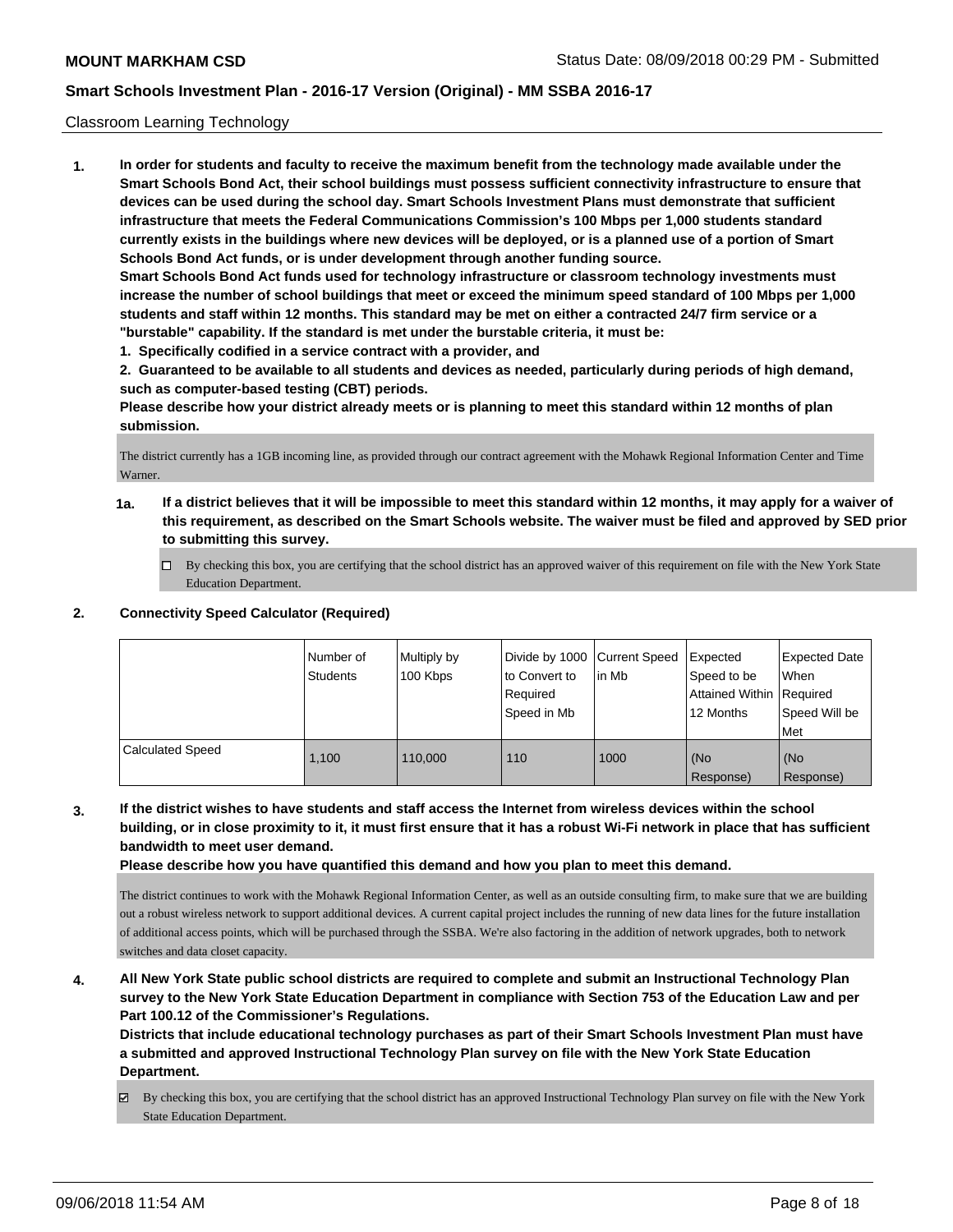### Classroom Learning Technology

## **5. Describe the devices you intend to purchase and their compatibility with existing or planned platforms or systems. Specifically address the adequacy of each facility's electrical, HVAC and other infrastructure necessary to install and support the operation of the planned technology.**

The Classroom technology investment will include the purchase of additional iPads, Chromebooks, Windows and Apple computers, interactive whiteboards and projectors. These devices will be compatible with our current network software. Our study has indicated that additional devices can be supported by each facilities electrical and HVAC systems, and will be supported by our school connectivity investment, which will be adding additional access points and upgrading our network connectivity capabilities.

### **6. Describe how the proposed technology purchases will:**

- **> enhance differentiated instruction;**
- **> expand student learning inside and outside the classroom;**
- **> benefit students with disabilities and English language learners; and**
- **> contribute to the reduction of other learning gaps that have been identified within the district.**

**The expectation is that districts will place a priority on addressing the needs of students who struggle to succeed in a rigorous curriculum. Responses in this section should specifically address this concern and align with the district's Instructional Technology Plan (in particular Question 2 of E. Curriculum and Instruction: "Does the district's instructional technology plan address the needs of students with disabilities to ensure equitable access to instruction, materials and assessments?" and Question 3 of the same section: "Does the district's instructional technology plan address the provision of assistive technology specifically for students with disabilities to ensure access to and participation in the general curriculum?"**

The proposed classroom technology purchases will reach and enhance the instruction of all students. Great effort has been made to make sure that these devices fit the needs of any student, along with the needs of the teachers.

All Students and teachers will use Chromebooks and iPads to access instructional applications such as Google Apps for Education, Accelerated Reader, Accelerated Math, computer aided design, and a multitude of other applications to support classroom instruction and learning.

Devices and applications will be used to support special education and ELL students. Applications that read text and convert text from English to Spanish are two examples of how classroom technology investments will be used to support these students. Students with special needs as well as ELL's will access Microsoft Word as well as other Office applications will support student reading and writing skills as well as communication and presentation skills.

Classroom technology will support all general education classes. All students K-8 will use Chromebooks or PC's to complete STAR enterprise benchmark testing. These data provide valuable instructional supports that classroom teachers, students and parents can use to promote student growth. The same devices are used in general education classrooms to access internet based applications and information in support of research and writing programs.

## **7. Where appropriate, describe how the proposed technology purchases will enhance ongoing communication with parents and other stakeholders and help the district facilitate technology-based regional partnerships, including distance learning and other efforts.**

By expanding the use of applications such as FaceTime and Skype, classroom technology can expand parent involvement in conferences; in addition, using applications such as WebConnect to allow parents to connect with teachers via their home computer can enhance this communication. Additional classroom technology such as iPads and Chromebooks will create opportunities for distance learning and online learning. Access to programs such as virtual field trips, virtual museums and supplemental academic programs such as Kahn Academy will be supported by the additional investment in classroom technology.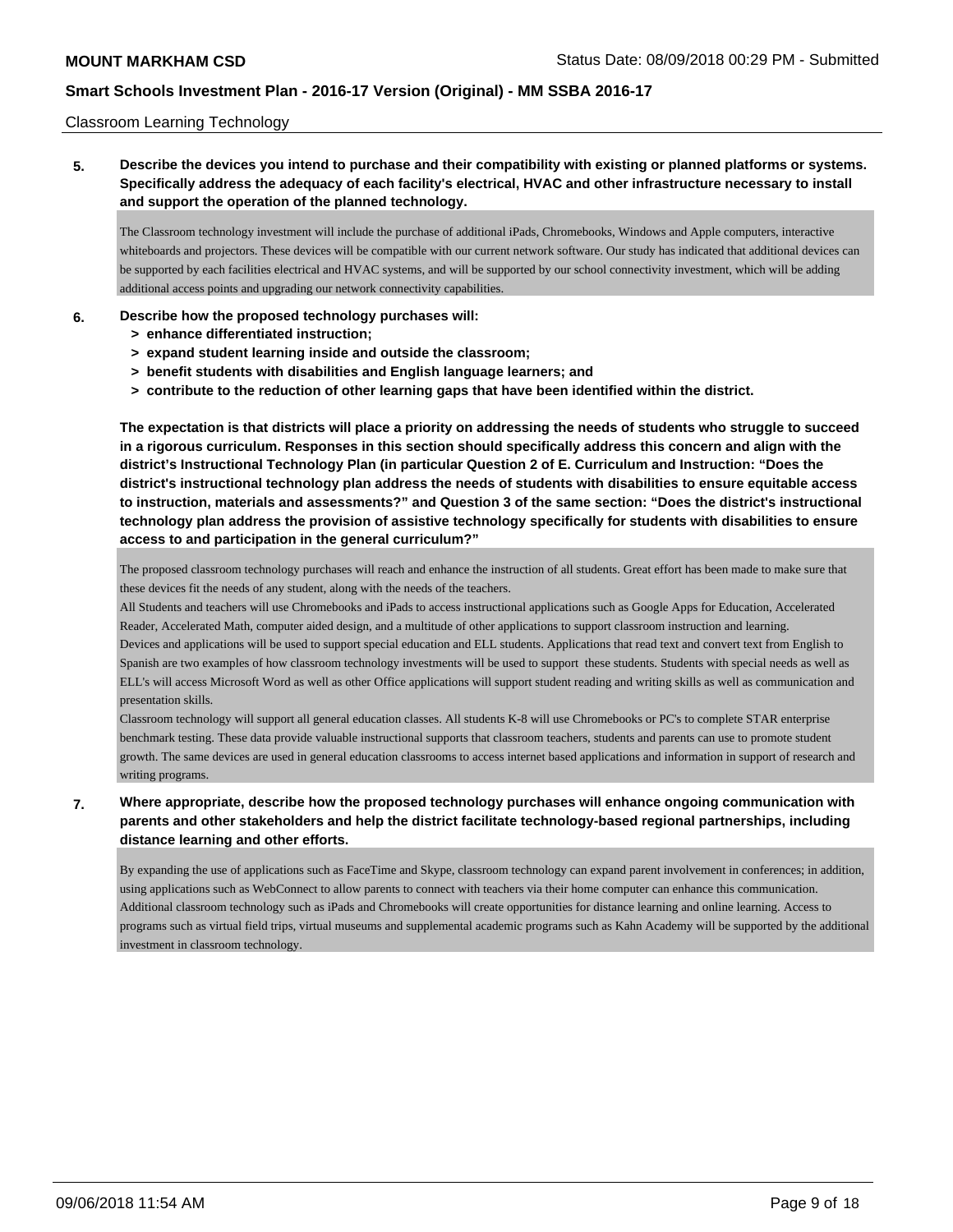#### Classroom Learning Technology

**8. Describe the district's plan to provide professional development to ensure that administrators, teachers and staff can employ the technology purchased to enhance instruction successfully.**

**Note: This response should be aligned and expanded upon in accordance with your district's response to Question 1 of F. Professional Development of your Instructional Technology Plan: "Please provide a summary of professional development offered to teachers and staff, for the time period covered by this plan, to support technology to enhance teaching and learning. Please include topics, audience and method of delivery within your summary."**

As Mount Markham CSD continues to prepare students for the 21st Century, effective, meaningful, timely and relevant professional development are an absolute necessity for our K-12 staff. Professional development courses will be provided internally by the technology coordinator, instructional support specialist and turn key trainers where appropriate. The District will also promote and utilize regional programs such as Model Schools to successfully meet the professional development needs of the K-12 staff.

Examples of our ongoing professional development schedule is below. These topics are based around the addition of devices, and the instructional practices that go with them.

| <b>Topics</b>                             | <b>Audience</b>               | <b>Method of Delivery</b> |
|-------------------------------------------|-------------------------------|---------------------------|
| Google Apps for Education                 | K-12 Teachers, Administration | Face to Face              |
| <b>Flipped Classroom Concepts</b>         | K-12 Teachers                 | Face to Face              |
| Paperless Classrooms                      | 7-12 Teachers                 | Face to Face, Webinar     |
| <b>Elementary Robotics</b>                | K-4 Teachers                  | Face to Face              |
| STEAM, 3D Printing                        | 7-12 Teachers                 | Face to Face, Webinar     |
| <b>Digital Citizenship Best Practices</b> | K-12 Teachers, Students       | Face to Face              |
| iOS App Integration                       | K-12 Teachers                 | Face to Face, Webinar     |

**9. Districts must contact the SUNY/CUNY teacher preparation program that supplies the largest number of the district's new teachers to request advice on innovative uses and best practices at the intersection of pedagogy and educational technology.**

 $\boxtimes$  By checking this box, you certify that you have contacted the SUNY/CUNY teacher preparation program that supplies the largest number of your new teachers to request advice on these issues.

#### **9a. Please enter the name of the SUNY or CUNY Institution that you contacted.**

SUNY Oneonta

#### **9b. Enter the primary Institution phone number.**

607-436-2630

**9c. Enter the name of the contact person with whom you consulted and/or will be collaborating with on innovative uses of technology and best practices.**

Dr. Elaine Lawrence

**10. A district whose Smart Schools Investment Plan proposes the purchase of technology devices and other hardware must account for nonpublic schools in the district.**

**Are there nonpublic schools within your school district?**

Yes

 $\square$  No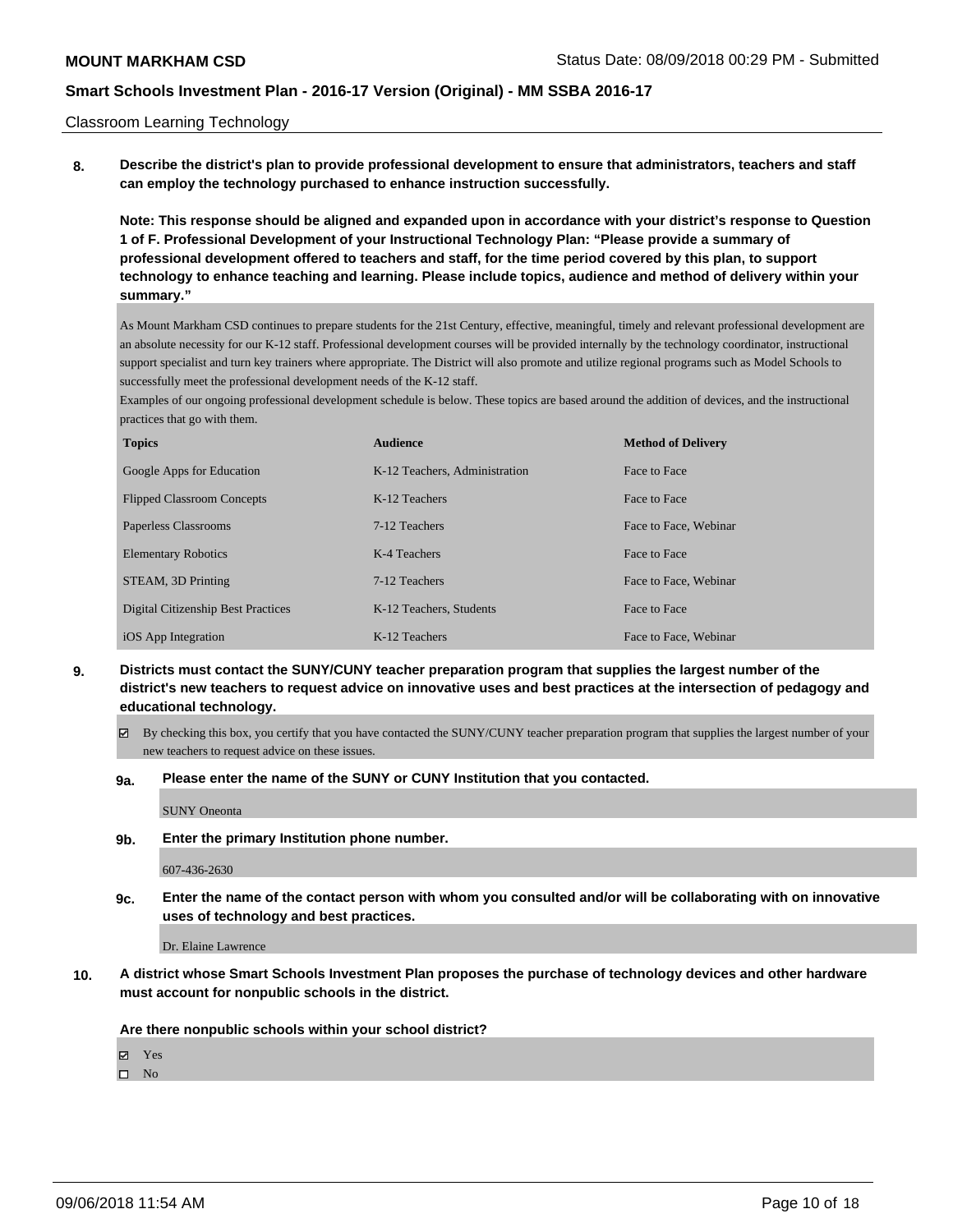### Classroom Learning Technology

**10a. Describe your plan to loan purchased hardware to nonpublic schools within your district. The plan should use your district's nonpublic per-student loan amount calculated below, within the framework of the guidance. Please enter the date by which nonpublic schools must request classroom technology items. Also, specify in your response the devices that the nonpublic schools have requested, as well as in the in the Budget and the Expenditure Table at the end of the page.**

Faith Christian School, through collaboration with their lead administrator/teacher, has communicated the classroom technology that they wish to be loaned, in the form of two laptops and a projector. This equipment will be loaned to Faith Christian School on a yearly basis, beginning on/or around September 1st, and concluding on/or around June 30th. The equipment will be updated over the summer, and ready to be loaned out again for the following school year. Any additional communication regarding the loaned equipment will be shared via email by June 30th of each school year.

**10b. A final Smart Schools Investment Plan cannot be approved until school authorities have adopted regulations specifying the date by which requests from nonpublic schools for the purchase and loan of Smart Schools Bond Act classroom technology must be received by the district.**

By checking this box, you certify that you have such a plan and associated regulations in place that have been made public.

**11. Nonpublic Classroom Technology Loan Calculator**

**The Smart Schools Bond Act provides that any Classroom Learning Technology purchases made using Smart Schools funds shall be lent, upon request, to nonpublic schools in the district. However, no school district shall be required to loan technology in amounts greater than the total obtained and spent on technology pursuant to the Smart Schools Bond Act and the value of such loan may not exceed the total of \$250 multiplied by the nonpublic school enrollment in the base year at the time of enactment.**

## **See:**

**http://www.p12.nysed.gov/mgtserv/smart\_schools/docs/Smart\_Schools\_Bond\_Act\_Guidance\_04.27.15\_Final.pdf.**

|                                       | 1. Classroom<br>Technology<br>Sub-allocation | l 2. Public<br>l Enrollment<br>$(2014 - 15)$ | l 3. Nonpublic<br>Enrollment<br>$(2014-15)$ | 4. Sum of<br>Public and<br>l Nonpublic | 15. Total Per<br>Pupil Sub-<br>allocation | l 6. Total<br>Nonpublic Loan<br>Amount |
|---------------------------------------|----------------------------------------------|----------------------------------------------|---------------------------------------------|----------------------------------------|-------------------------------------------|----------------------------------------|
|                                       |                                              |                                              |                                             | Enrollment                             |                                           |                                        |
| Calculated Nonpublic Loan<br>l Amount | 515,000                                      | 1.060                                        | 11                                          | 1.071                                  | 250                                       | 2.750                                  |

**12. To ensure the sustainability of technology purchases made with Smart Schools funds, districts must demonstrate a long-term plan to maintain and replace technology purchases supported by Smart Schools Bond Act funds. This sustainability plan shall demonstrate a district's capacity to support recurring costs of use that are ineligible for Smart Schools Bond Act funding such as device maintenance, technical support, Internet and wireless fees, maintenance of hotspots, staff professional development, building maintenance and the replacement of incidental items. Further, such a sustainability plan shall include a long-term plan for the replacement of purchased devices and equipment at the end of their useful life with other funding sources.**

By checking this box, you certify that the district has a sustainability plan as described above.

**13. Districts must ensure that devices purchased with Smart Schools Bond funds will be distributed, prepared for use, maintained and supported appropriately. Districts must maintain detailed device inventories in accordance with generally accepted accounting principles.**

By checking this box, you certify that the district has a distribution and inventory management plan and system in place.

**14. If you are submitting an allocation for Classroom Learning Technology complete this table.**

**Note that the calculated Total at the bottom of the table must equal the Total allocation for this category that you entered in the SSIP Overview overall budget.**

|                         | Sub-Allocation |
|-------------------------|----------------|
| Interactive Whiteboards | 140,000        |
| Computer Servers        | (No Response)  |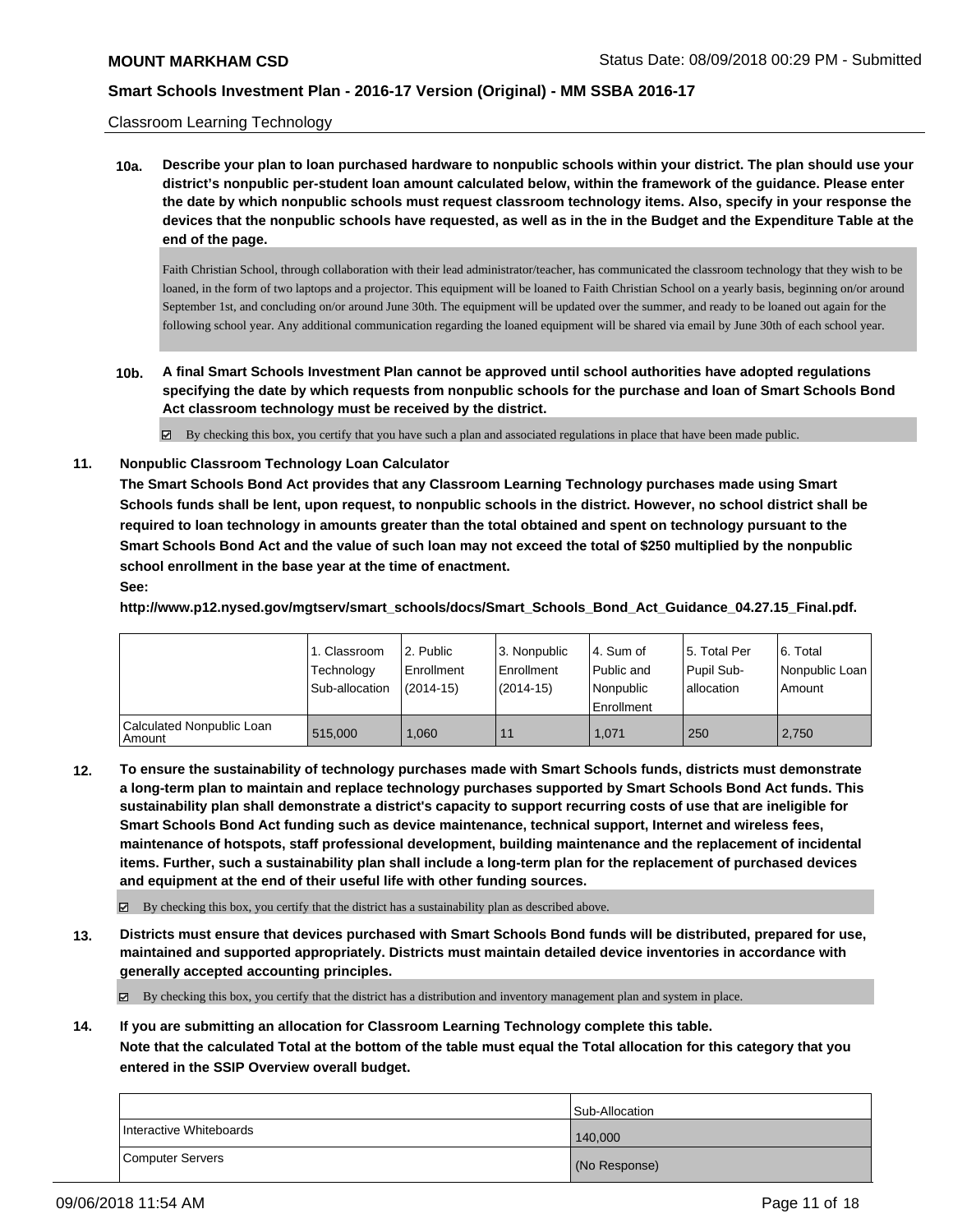Classroom Learning Technology

|                    | Sub-Allocation |
|--------------------|----------------|
| Desktop Computers  | 65,000         |
| Laptop Computers   | 160,150        |
| Tablet Computers   | 135,000        |
| <b>Other Costs</b> | 14,850         |
| <b>Totals:</b>     | 515,000        |

**15. Please detail the type, quantity, per unit cost and total cost of the eligible items under each sub-category. This is especially important for any expenditures listed under the "Other" category. All expenditures must be capital-bond eligible to be reimbursed through the SSBA. If you have any questions, please contact us directly through smartschools@nysed.gov.**

**Please specify in the "Item to be Purchased" field which specific expenditures and items are planned to meet the district's nonpublic loan requirement, if applicable.**

**NOTE: Wireless Access Points that will be loaned/purchased for nonpublic schools should ONLY be included in this category, not under School Connectivity, where public school districts would list them.**

| Select the allowable expenditure | Item to be Purchased                                          | Quantity       | Cost per Item | <b>Total Cost</b> |
|----------------------------------|---------------------------------------------------------------|----------------|---------------|-------------------|
| type.                            |                                                               |                |               |                   |
| Repeat to add another item under |                                                               |                |               |                   |
| each type.                       |                                                               |                |               |                   |
| Interactive Whiteboards          | TEQ Smartboard 6000 Series (65 inch) 35                       |                | 4,000         | 140,000           |
| <b>Desktop Computers</b>         | Dell Desktop, 3020 Model (or similar),<br><b>NYS Contract</b> | 100            | 650           | 65,000            |
| <b>Laptop Computers</b>          | Chromebook (Dell or HP, 11 inch)                              | 494            | 250           | 123,500           |
| <b>Tablet Computers</b>          | iPad Pro, 10.5 inch, Wi-Fi Only                               | 225            | 600           | 135,000           |
| <b>Other Costs</b>               | Epson 98H (or similar) Projector                              | 25             | 550           | 13,750            |
| <b>Laptop Computers</b>          | Apple MacBook                                                 | 35             | 1,000         | 35,000            |
| <b>Laptop Computers</b>          | *Non-Public* Dell Latitude 5480 Model<br>(or similar)         | 2              | 825           | 1,650             |
| <b>Other Costs</b>               | *Non-Public* Epson 98H (or similar)<br>Projector              | $\overline{2}$ | 550           | 1,100             |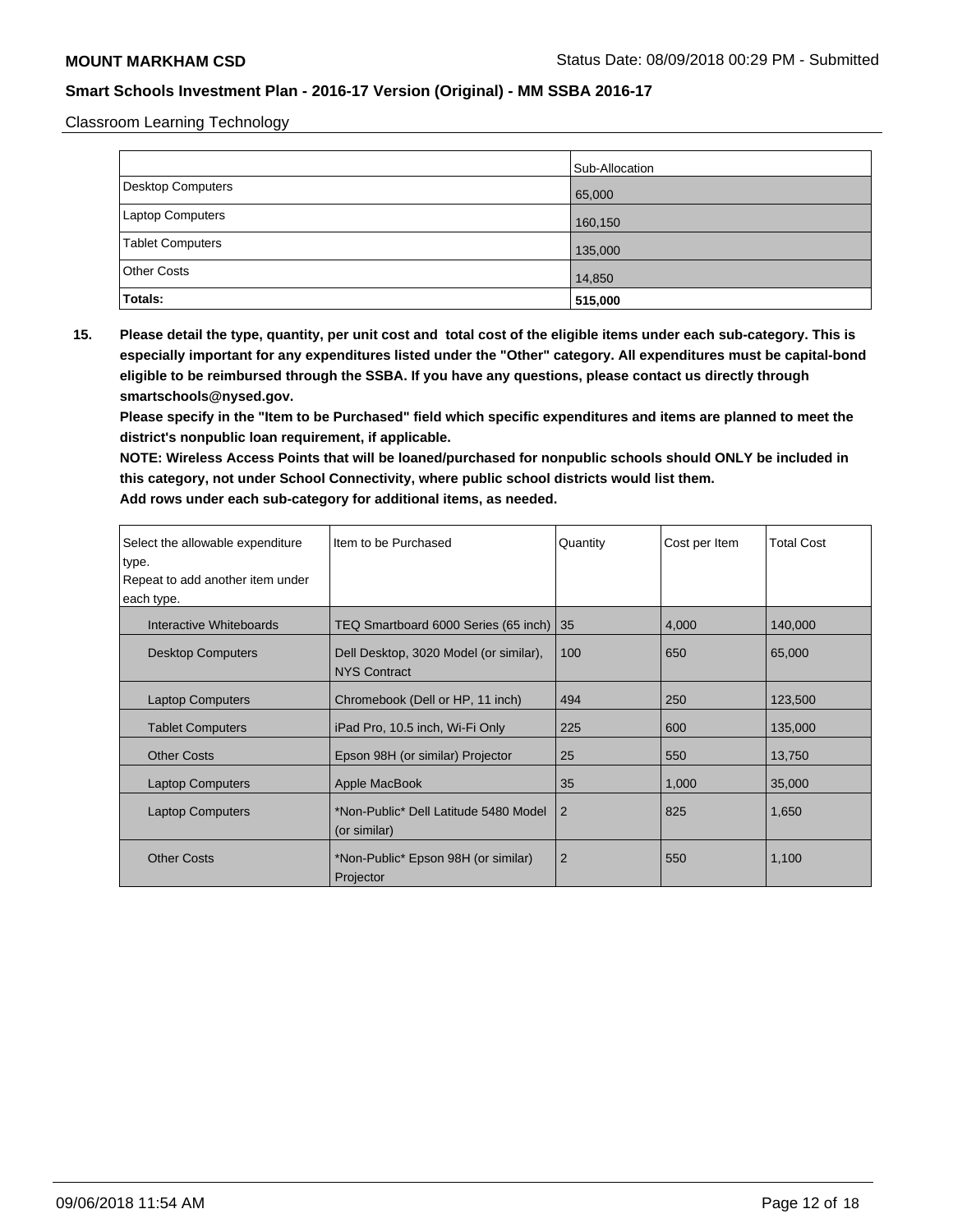#### Pre-Kindergarten Classrooms

**1. Provide information regarding how and where the district is currently serving pre-kindergarten students and justify the need for additional space with enrollment projections over 3 years.**

(No Response)

- **2. Describe the district's plan to construct, enhance or modernize education facilities to accommodate prekindergarten programs. Such plans must include:**
	- **Specific descriptions of what the district intends to do to each space;**
	- **An affirmation that pre-kindergarten classrooms will contain a minimum of 900 square feet per classroom;**
	- **The number of classrooms involved;**
	- **The approximate construction costs per classroom; and**
	- **Confirmation that the space is district-owned or has a long-term lease that exceeds the probable useful life of the improvements.**

(No Response)

**3. Smart Schools Bond Act funds may only be used for capital construction costs. Describe the type and amount of additional funds that will be required to support ineligible ongoing costs (e.g. instruction, supplies) associated with any additional pre-kindergarten classrooms that the district plans to add.**

(No Response)

**4. All plans and specifications for the erection, repair, enlargement or remodeling of school buildings in any public school district in the State must be reviewed and approved by the Commissioner. Districts that plan capital projects using their Smart Schools Bond Act funds will undergo a Preliminary Review Process by the Office of Facilities Planning.**

**Please indicate on a separate row each project number given to you by the Office of Facilities Planning.**

| Project Number |  |
|----------------|--|
| (No Response)  |  |
|                |  |

**5. If you have made an allocation for Pre-Kindergarten Classrooms, complete this table.**

**Note that the calculated Total at the bottom of the table must equal the Total allocation for this category that you entered in the SSIP Overview overall budget.**

|                                          | Sub-Allocation |
|------------------------------------------|----------------|
| Construct Pre-K Classrooms               | (No Response)  |
| Enhance/Modernize Educational Facilities | (No Response)  |
| <b>Other Costs</b>                       | (No Response)  |
| Totals:                                  | 0              |

**6. Please detail the type, quantity, per unit cost and total cost of the eligible items under each sub-category. This is especially important for any expenditures listed under the "Other" category. All expenditures must be capital-bond eligible to be reimbursed through the SSBA. If you have any questions, please contact us directly through smartschools@nysed.gov.**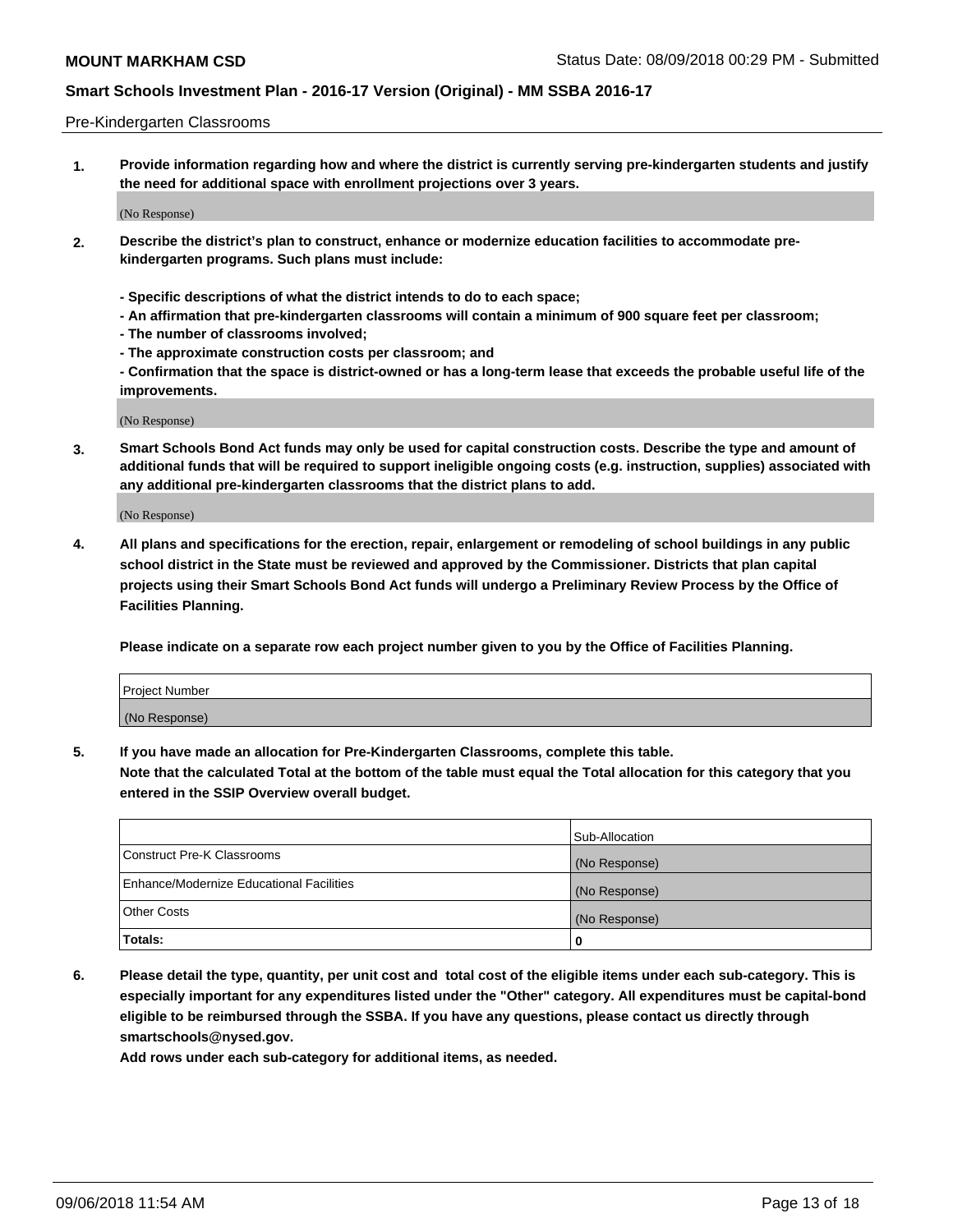Pre-Kindergarten Classrooms

| Select the allowable expenditure | Item to be purchased | Quantity      | Cost per Item | <b>Total Cost</b> |
|----------------------------------|----------------------|---------------|---------------|-------------------|
| type.                            |                      |               |               |                   |
| Repeat to add another item under |                      |               |               |                   |
| each type.                       |                      |               |               |                   |
| (No Response)                    | (No Response)        | (No Response) | (No Response) | (No Response)     |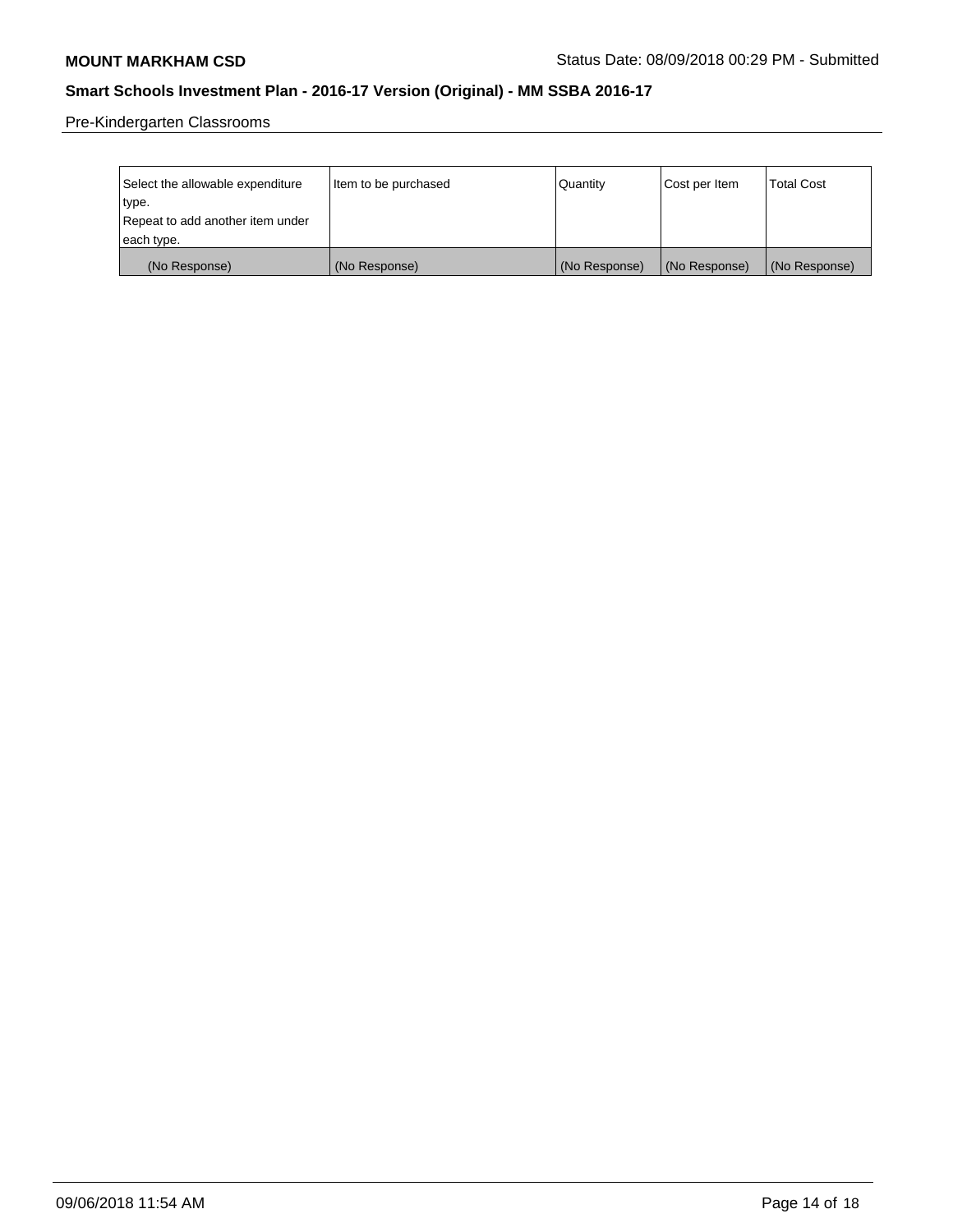Replace Transportable Classrooms

**1. Describe the district's plan to construct, enhance or modernize education facilities to provide high-quality instructional space by replacing transportable classrooms.**

(No Response)

**2. All plans and specifications for the erection, repair, enlargement or remodeling of school buildings in any public school district in the State must be reviewed and approved by the Commissioner. Districts that plan capital projects using their Smart Schools Bond Act funds will undergo a Preliminary Review Process by the Office of Facilities Planning.**

**Please indicate on a separate row each project number given to you by the Office of Facilities Planning.**

| Project Number |  |
|----------------|--|
|                |  |
|                |  |
|                |  |
|                |  |
| (No Response)  |  |
|                |  |
|                |  |
|                |  |

**3. For large projects that seek to blend Smart Schools Bond Act dollars with other funds, please note that Smart Schools Bond Act funds can be allocated on a pro rata basis depending on the number of new classrooms built that directly replace transportable classroom units.**

**If a district seeks to blend Smart Schools Bond Act dollars with other funds describe below what other funds are being used and what portion of the money will be Smart Schools Bond Act funds.**

(No Response)

**4. If you have made an allocation for Replace Transportable Classrooms, complete this table. Note that the calculated Total at the bottom of the table must equal the Total allocation for this category that you entered in the SSIP Overview overall budget.**

|                                                | Sub-Allocation |
|------------------------------------------------|----------------|
| Construct New Instructional Space              | (No Response)  |
| Enhance/Modernize Existing Instructional Space | (No Response)  |
| <b>Other Costs</b>                             | (No Response)  |
| Totals:                                        | 0              |

**5. Please detail the type, quantity, per unit cost and total cost of the eligible items under each sub-category. This is especially important for any expenditures listed under the "Other" category. All expenditures must be capital-bond eligible to be reimbursed through the SSBA. If you have any questions, please contact us directly through smartschools@nysed.gov.**

| Select the allowable expenditure | Item to be purchased | l Quantitv    | Cost per Item | <b>Total Cost</b> |
|----------------------------------|----------------------|---------------|---------------|-------------------|
| type.                            |                      |               |               |                   |
| Repeat to add another item under |                      |               |               |                   |
| each type.                       |                      |               |               |                   |
| (No Response)                    | (No Response)        | (No Response) | (No Response) | (No Response)     |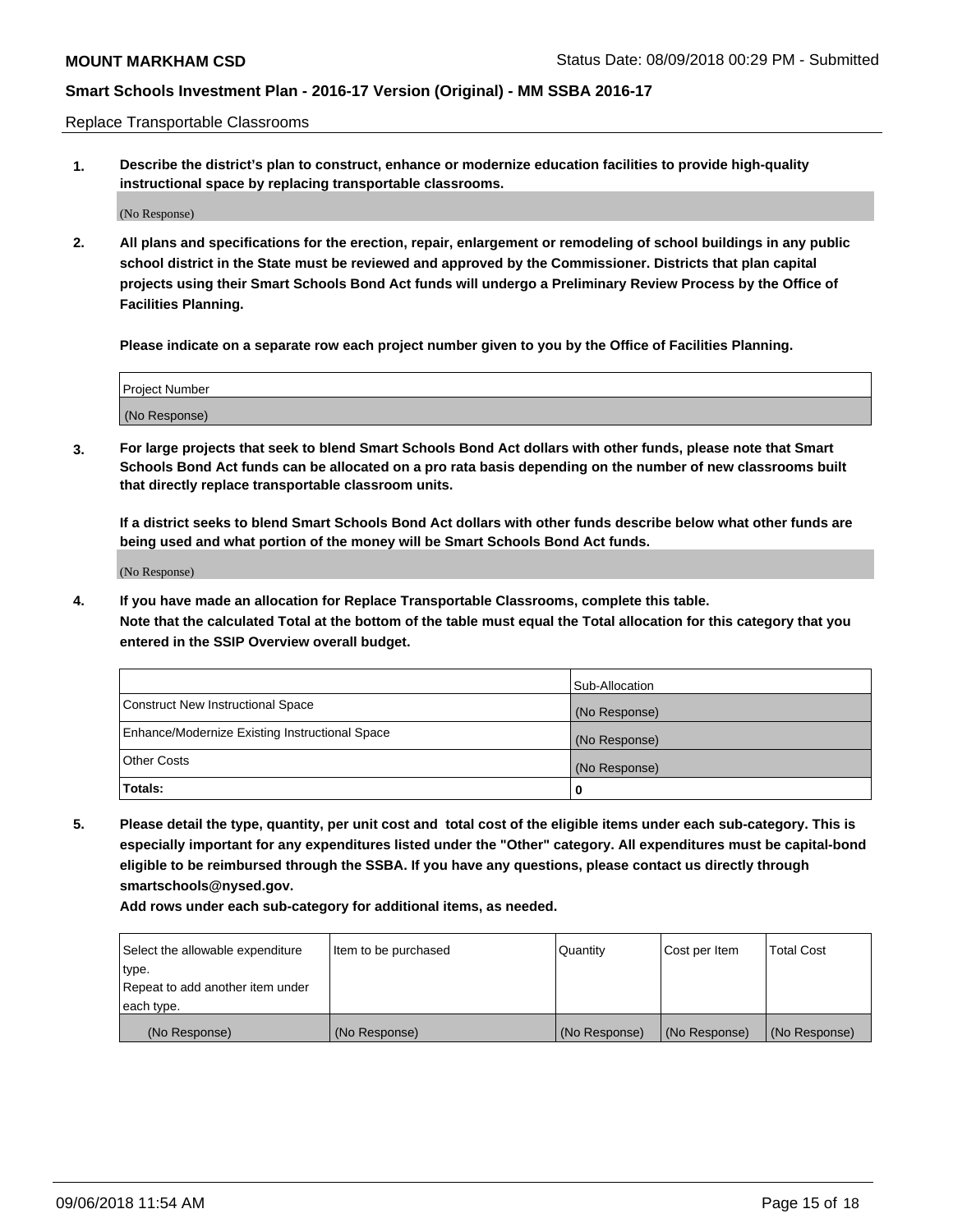### High-Tech Security Features

## **1. Describe how you intend to use Smart Schools Bond Act funds to install high-tech security features in school buildings and on school campuses.**

The safety of our students, faculty and staff is paramount. A key opportunity exists with Smart Schools funding to strengthen our campus security through the installation of digital camera monitoring systems, and upgraded access control systems. In addition to work that's already ongoing as part of a district capital project, through smart schools funding, we hope to replace analog video cameras with IP based cameras, centralize storage of the recorded data, and add additional cameras to locations around the district. We also hope to upgrade our access control system, moving to a unified software that ties in with our security camera software. The result will be a more efficient and secure solution, allowing the district to better monitor points of entry, user access, etc.

**2. All plans and specifications for the erection, repair, enlargement or remodeling of school buildings in any public school district in the State must be reviewed and approved by the Commissioner. Districts that plan capital projects using their Smart Schools Bond Act funds will undergo a Preliminary Review Process by the Office of Facilities Planning.** 

**Please indicate on a separate row each project number given to you by the Office of Facilities Planning.**

| Project Number |  |
|----------------|--|
| 7-999-002      |  |
| 7-999-BA1      |  |

- **3. Was your project deemed eligible for streamlined Review?**
	- Yes  $\boxtimes$  No
- **4. Include the name and license number of the architect or engineer of record.**

| Name          | License Number |
|---------------|----------------|
| James R. King | 15925          |

**5. If you have made an allocation for High-Tech Security Features, complete this table.**

**Note that the calculated Total at the bottom of the table must equal the Total allocation for this category that you entered in the SSIP Overview overall budget.**

|                                                      | Sub-Allocation |
|------------------------------------------------------|----------------|
| Capital-Intensive Security Project (Standard Review) | (No Response)  |
| <b>Electronic Security System</b>                    | 229,000        |
| <b>Entry Control System</b>                          | 64,990         |
| Approved Door Hardening Project                      | (No Response)  |
| <b>Other Costs</b>                                   | 3,500          |
| Totals:                                              | 297,490        |

**6. Please detail the type, quantity, per unit cost and total cost of the eligible items under each sub-category. This is especially important for any expenditures listed under the "Other" category. All expenditures must be capital-bond eligible to be reimbursed through the SSBA. If you have any questions, please contact us directly through smartschools@nysed.gov.**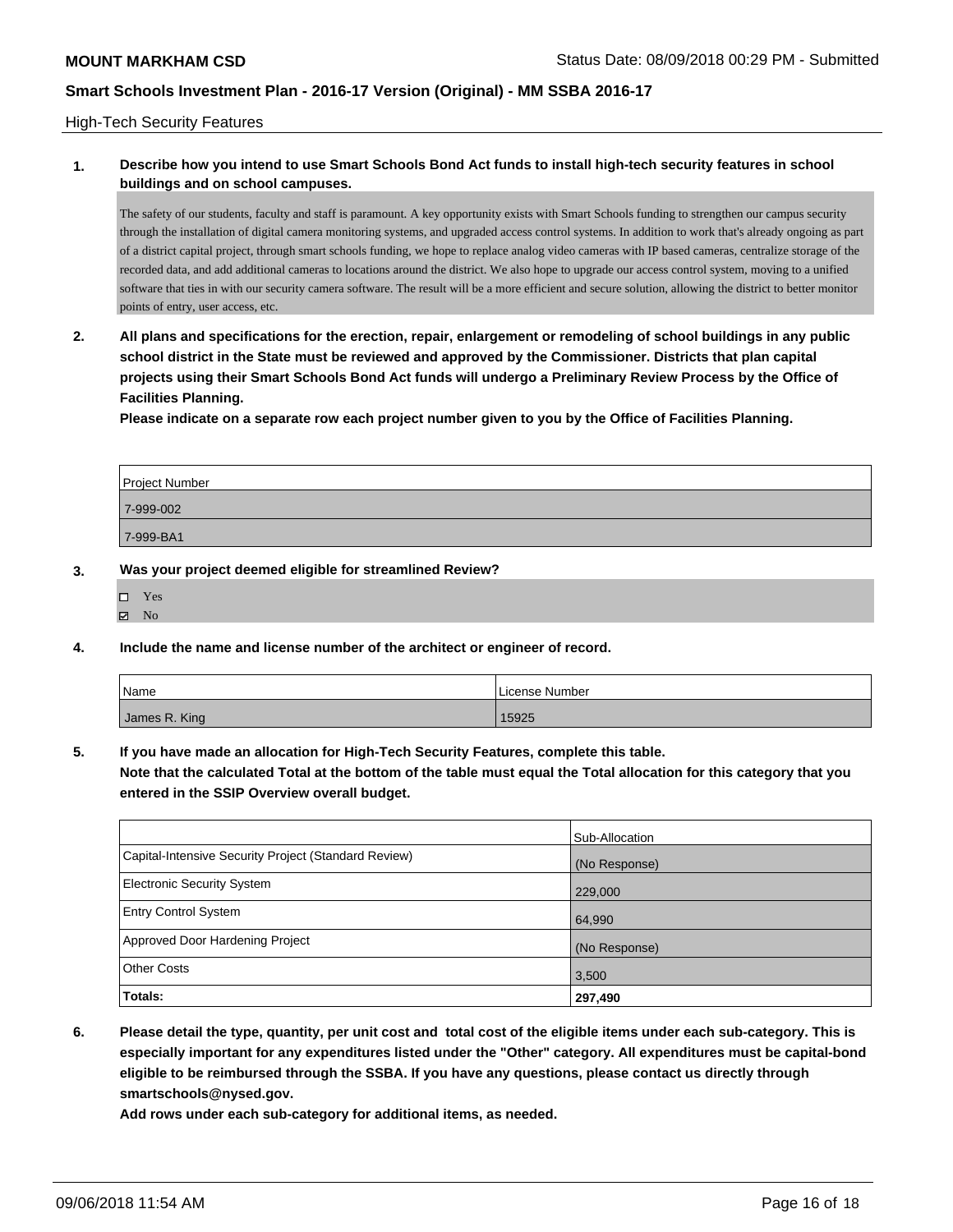High-Tech Security Features

| Select the allowable expenditure<br>type.<br>Repeat to add another item under<br>each type. | Item to be purchased                                                                                            | Quantity | Cost per Item | <b>Total Cost</b> |
|---------------------------------------------------------------------------------------------|-----------------------------------------------------------------------------------------------------------------|----------|---------------|-------------------|
| <b>Electronic Security System</b>                                                           | security cameras                                                                                                | 60.00    | 2,500         | 150,000           |
| <b>Electronic Security System</b>                                                           | <b>Network Video Recorders</b>                                                                                  | 2.00     | 20,000        | 40,000            |
| <b>Electronic Security System</b>                                                           | Cabling Runs/Line Terminations for<br>any new cameras being installed (per<br>building)                         | 3.00     | 3,000         | 9,000             |
| <b>Electronic Security System</b>                                                           | Switch: Dedicated to IP Cameras                                                                                 | 6.00     | 5,000         | 30,000            |
| <b>Entry Control System</b>                                                                 | Access Control System: Door Swipe<br><b>Card Access Control Devices</b>                                         | 41.00    | 1.200         | 49,200            |
| <b>Entry Control System</b>                                                                 | Access Control System: Server                                                                                   | 1.00     | 6,000         | 6,000             |
| <b>Entry Control System</b>                                                                 | IP Intercoms - Axis: A8004-VE IP<br>Video Door Station, 2-way<br><b>Communication w/Remote Entry</b><br>Control | 3.00     | 1,500         | 4,500             |
| <b>Entry Control System</b>                                                                 | IP Intercoms - Axis: 2N Helios IP Force<br>External IP Relay, 4 Outputs, PoE                                    | 3.00     | 300           | 900               |
| <b>Entry Control System</b>                                                                 | IP Intercoms - Samson: Go Mic<br>Portable USB Microphone with<br>Software                                       | 3.00     | 100           | 300               |
| <b>Entry Control System</b>                                                                 | IP Intercoms - Insignia: 2.0 Stereo<br>Computer Speaker System (2-piece),<br><b>Black</b>                       | 3.00     | 30            | 90                |
| <b>Other Costs</b>                                                                          | <b>IP Intercoms - Professional Services</b><br>for Engineering/Programming/Proj<br>Management/Checkout          | 1.00     | 3,500         | 3,500             |
| <b>Entry Control System</b>                                                                 | IP Intercoms - Installation                                                                                     | 1.00     | 4,000         | 4,000             |